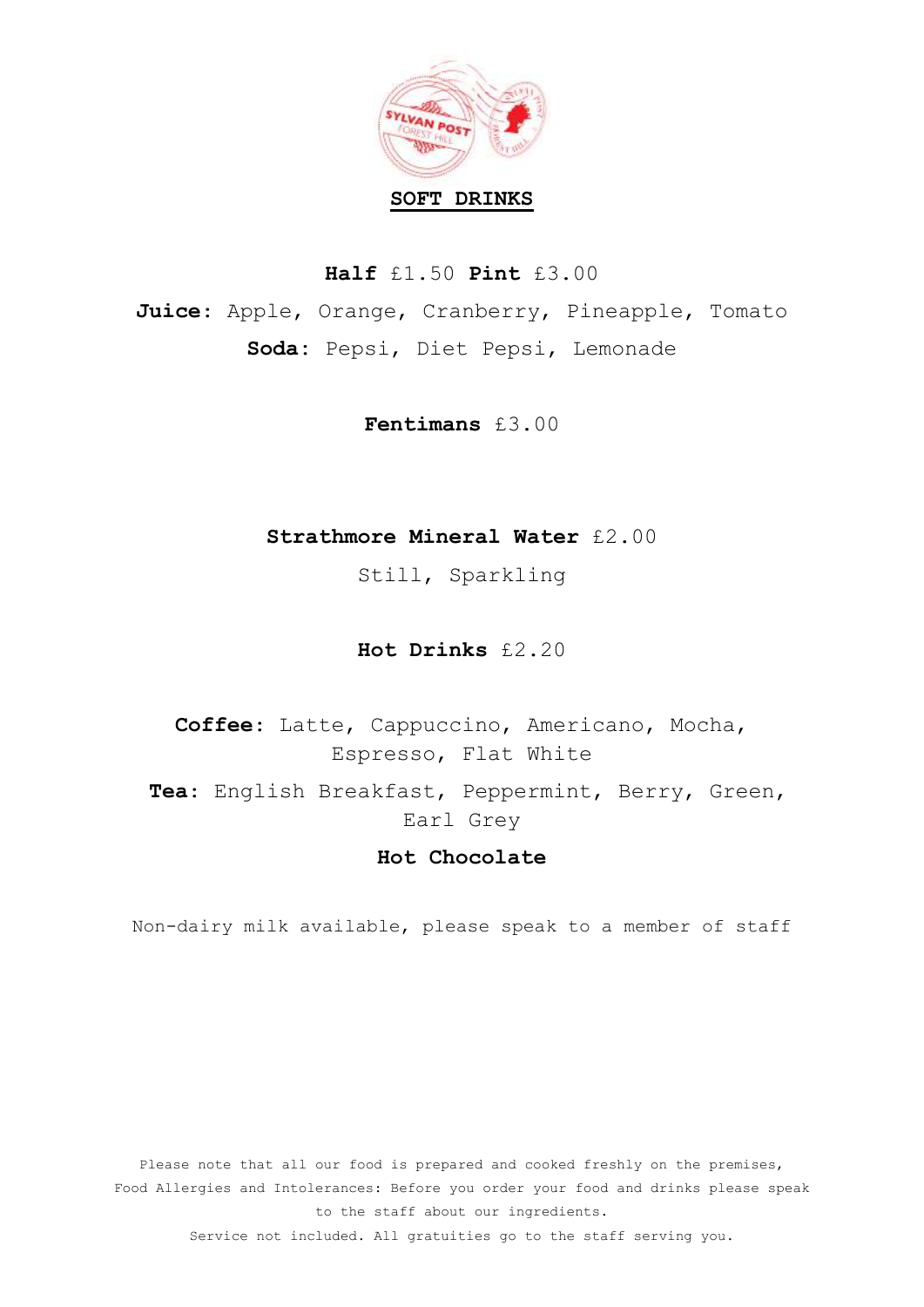

| Draft                                                           | Half  | Pint          |
|-----------------------------------------------------------------|-------|---------------|
| Guest Craft Beers on Rotation                                   | $- -$ | $- -$         |
| <b>Pravha,</b> Czech Republic 4.0%                              | 2.30  | 4.60          |
| Estrella, Spain 4.6%                                            | 2.70  | 5.40          |
| Blue Moon, USA 5.4%                                             | 2.80  | 5.60          |
| Guinness, Ireland 4.1%                                          | 2.70  | 5.40          |
| Aspalls, Suffolk, UK 5.5%                                       | 2.40  | 4.80          |
| Camden Hells, UK 4.6%                                           | 2.90  | 5.80          |
| Gamma Ray, Beavertown, UK 5.4%                                  | 3.00  | 6.00          |
| Hepcat, Gipsy Hill, UK 4.6%                                     | 3.00  | 6.00          |
| Pilslager, Fourpure, UK 4.7%                                    | 2.90  | 5.80          |
| Soundwave, Siren, UK 5.6%                                       | 2.90  | 5.80          |
| Ales                                                            |       | Half Pint     |
| Volden Session, Wandsworth, UK 3.8%                             |       | $1.65$ $3.30$ |
| Volden Pale, Wandsworth, UK 4.5%                                | 1.90  | 3.80          |
| Our guest ale selection changes week to week, please speak to a |       |               |
| member of our team                                              |       |               |
| Bottles/Cans                                                    |       |               |
|                                                                 |       |               |
| Erdinger, Germany, 5.3%                                         |       | 5.60          |
| Bandit (Gluten Free), Gypsy Hill, 3.8%                          |       | 4.70          |
| Peroni, Italy, 5.1%                                             |       | 4.50          |
| Daura Damm (Gluten Free), Spain, 5.4%                           |       | 4.50          |
| Calypso Dry-Hopped Sour, Siren 4.0%                             |       | 4.60          |
|                                                                 |       |               |
| Sol, Mexico 4.2%                                                |       | 4.00          |
| Bavaria, Netherlands 0.0%                                       |       | 4.00          |
| Lucky Saint, Germany 0.05%                                      |       | 4.50          |
| Rekorderlig Cider, Sweden (Ask for flavors)                     |       | 6.00          |

Please note that all our food is prepared and cooked freshly on the premises, Food Allergies and Intolerances: Before you order your food and drinks please speak to the staff about our ingredients.

Service not included. All gratuities go to the staff serving you.